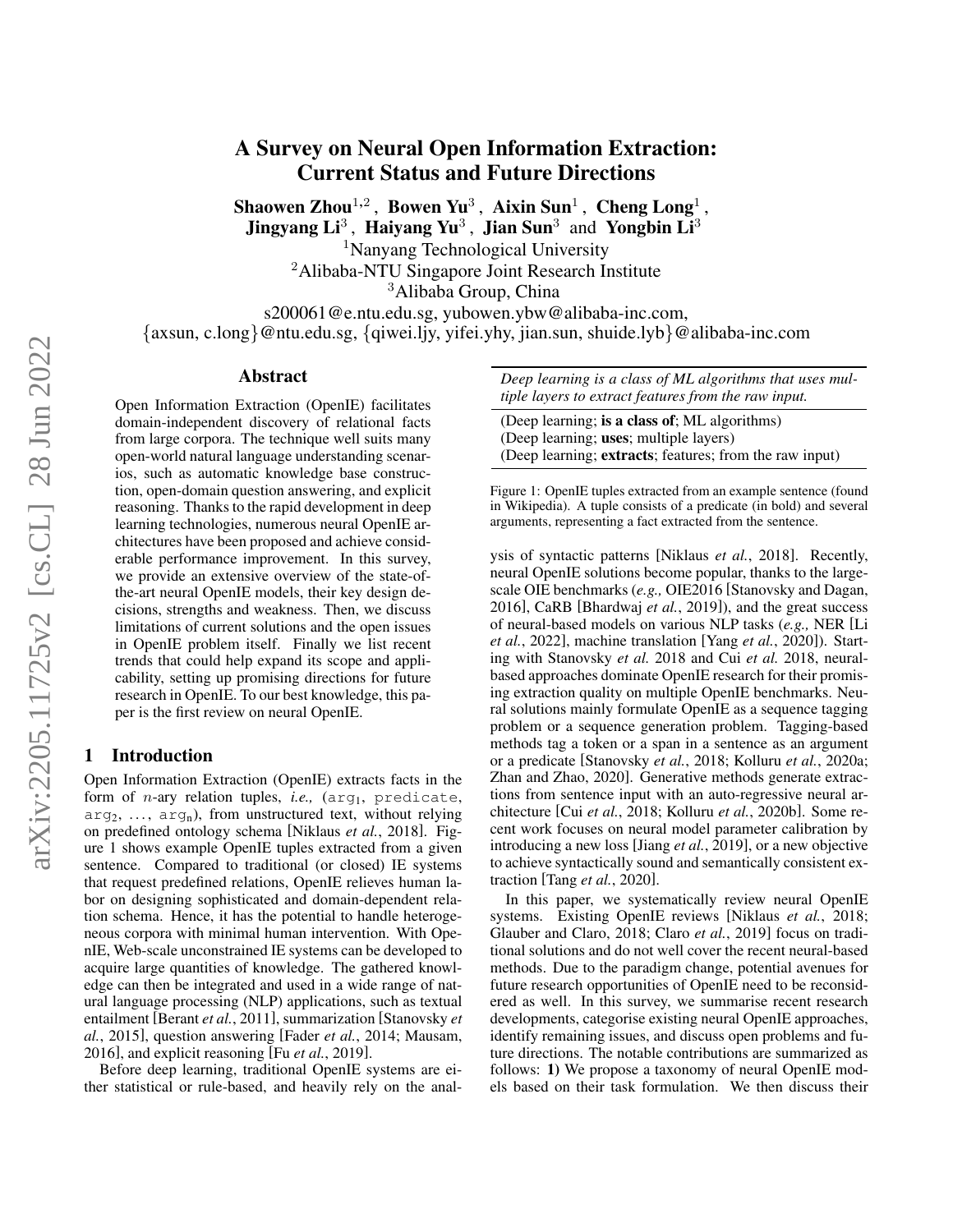<span id="page-1-0"></span>

Figure 2: A taxonomy of neural OpenIE model architectures

strengths and weaknesses; 2) We provide an informative discussion on the background and evaluation methods for OpenIE. We also offer a detailed comparison of current SOTA methods; 3) We discuss three challenges that restrict the development of OpenIE: evaluation, annotation, and application. Based on them, we highlight future directions: more open, more focused and more unified.

### 2 Neural OpenIE Solutions

Formally, given a sentence as a sequence of tokens/words  $S = \langle w_1, w_2, \ldots, w_n \rangle$ , OpenIE outputs a list of tuples  $T =$  $T_1, T_2, \ldots, T_p$  with the *i*-th tuple  $T_i = \langle a_{i1}, p_i, a_{i2}, \ldots, a_{iq} \rangle$ representing a fact in the source sequence. Here,  $p_i$  denotes the predicate in  $T_i$ , and  $a_{ij}$  is  $p_i$ 's j-th argument. The first argument in a tuple is considered as the subject. The maximum number of arguments m per tuple is pre-defined:  $m = 2$  for binary and  $m \geq 3$  for *n*-ary relation extraction.

Based on task formulation, we categorize neural OpenIE models into *tagging-based models* and *generative models*, see Figure [2.](#page-1-0) Next, we review architectures in the two categories, and brief solutions that focus on parameter calibration.

### 2.1 Tagging-based Models

Tagging-based models formulate OpenIE as a sequence tagging task. Given a set of tags each of which indicates a role (*e.g.,* argument, predicate) of a token or a span of tokens, the model learns the probability distribution of the tag of each token or span conditioned on sentence. Then, the OpenIE system outputs tuples based on the predicted tags.

Tagging-based OpenIE models share a similar architecture to other neural models for sequence tagging tasks in NLP (*e.g.,* NER [Li *et al.*[, 2022\]](#page-7-4)). A model usually contains three modules: an *embedding layer* to produce distributed representation of tokens, an *encoder* to generate context-aware token representations, and a *tag decoder* to predict the tag based on token representation and tagging scheme. The embedding layer often concatenates word embeddings with syntactic feature embeddings to better capture syntactic information in sentence. Recently, pre-trained language models (PLMs) have showed superior performance across various NLP tasks [\[Devlin](#page-6-10) *et al.*, 2019]. Because PLMs produce context-aware token representations, they can be used either to produce token embedding or as encoders.

Based on tagging schemes, we categorize the models into token-based, span-based, and graph-based models.

### Token-based Models

Token-based models predict whether a token is (or a part of) an argument or a predicate. A common tagging scheme is BIO for Beginning, Inside, and Out of a role *i.e.,* argument and predicate. Figure [2\(](#page-1-0)a) gives an example of a two-token subject and one-token predicate. A token is tagged with 'O' if it is not part of an argument or predicate.

RnnOIE [\[Stanovsky](#page-7-6) *et al.*, 2018] requires predicate head as part of input and predicts the tags indicating the arguments of the predicate. It considers part-of-speech (POS) feature, and uses Bi-directional LSTM (BiLSTM) [\[Srivastava](#page-7-9) *et al.*, [2015\]](#page-7-9) to capture sentence context. It applies fully connected network with softmax layer on the output of the encoder, to produce probability distributions over all tags for each token. SenseOIE [Roy *et al.*[, 2019\]](#page-7-10) follows RnnOIE's model structure and introduces one-hop neighbours of a token in dependency tree as syntactic features. It also adopts beam search to predict multiple relation tuples. Instead of predicting all tags in a single task, Multi<sup>2</sup>OIE [Ro *et al.*[, 2020\]](#page-7-11) designs two sub-tasks. One predicts predicate and the other predicts the arguments that are associated to the predicted predicate. Representation of predicate tokens are used as a feature to predict arguments. The model is also the first using PLM as sentence context encoder. OpenIE6 [Kolluru *et al.*[, 2020a\]](#page-6-5) implements an iterative grid labeling (IGL) system that organizes tag sequences in a 2D grid. Each sequence corresponds to an extraction. It uses a PLM to obtain contextualized token embedding, then feeds them to a transformer-based network [\[Vaswani](#page-7-12) *et al.*, 2017]. The latter decodes multiple sequences of tags iteratively based on sentence input and embedding of the labels obtained in the previous step.

Token-based model is straightforward. However, arguments and predicates are often token spans. Models which predict tags for individual tokens may not well capture the span level information.

### Span-based Models

Span-based models directly predict whether a *token span* is an argument or a predicate. Figure [2\(](#page-1-0)b) gives an example span  $(h_1; h_2)$  which is identified as a subject from input. Typically, all possible token spans are enumerated from input sentence.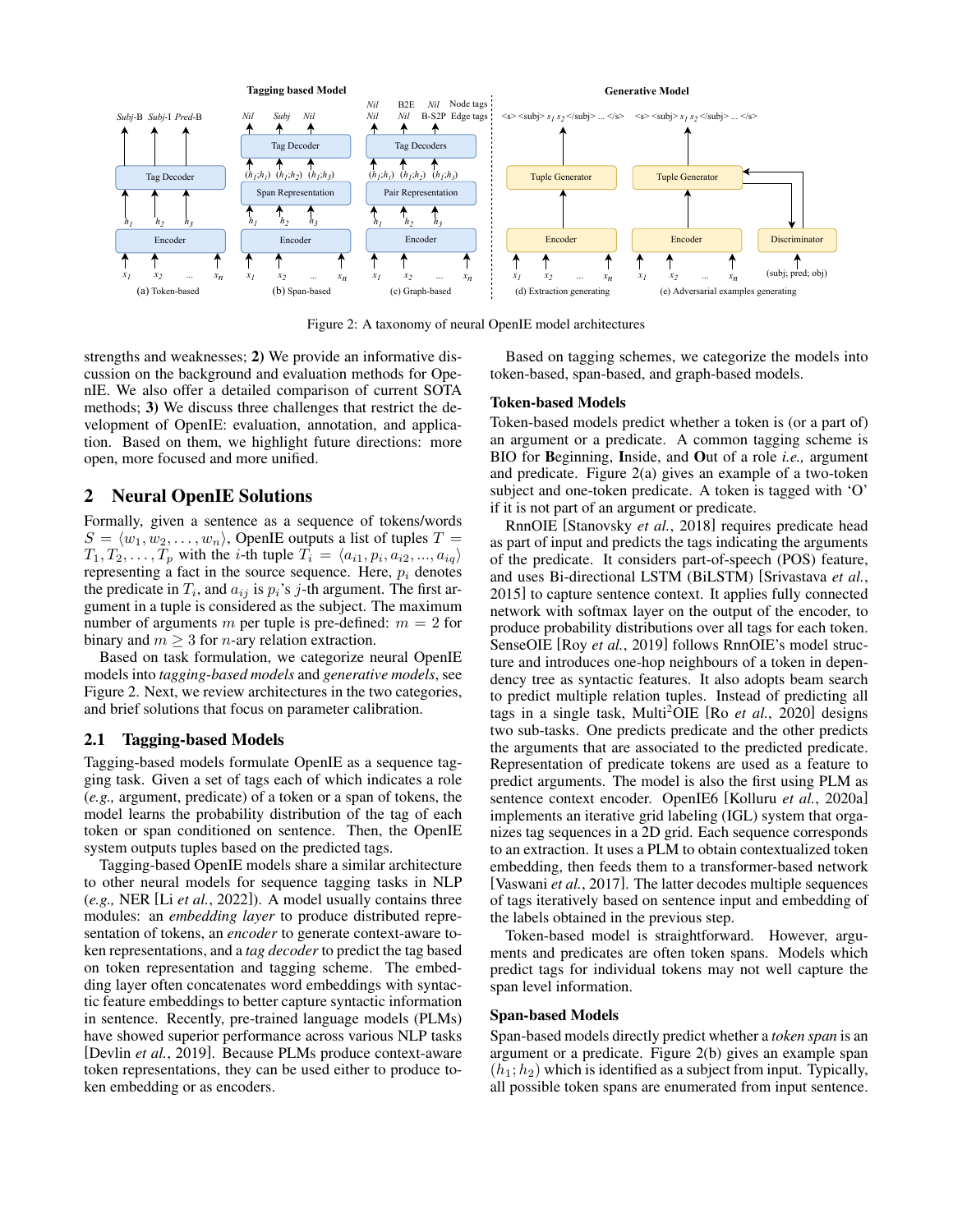Each token span is then assigned a tag indicating its role of predicate, an argument, or otherwise not to be extracted. Enumerated token spans may overlap with others. In general, a token span representing an argument should not overlap with the one representing a predicate. This case can be handled during inference using hand-crafted constraints. For model design, SpanOIE [\[Zhan and Zhao, 2020\]](#page-7-7) considers POS and dependency relation between a token and its syntactic parent as syntactic features, and uses BiLSTM to produce contextualized token representation. Representation of a span is derived from the representation of its first and last tokens. Tag decoder then decodes tag from span representation.

Span-based methods consider a token span as the basic unit when deciding argument or predicate labels. This may help the model capture relationship among arguments and predicates. However, too many candidate spans that are neither argument nor predicate are generated, and it is time-consuming to enumerate all spans. Existing methods often set a maximum span length. Span-based methods also have difficulty in extracting tuple elements with discontinuous tokens, *e.g., "geography books"* is an argument with discontinuous tokens in sentence *"Alice likes geography and history books"*.

### Graph-based Models

Graph-based models build a graph on token spans to identify triplets. MacroIE [Yu *et al.*[, 2021a\]](#page-7-13) constructs a graph with nodes being token spans, and edges indicating the connected nodes belonging to the same fact. It extracts tuples by finding maximal cliques in the graph. To construct nodes, it assigns a binary indicator (*i.e.,* B2E tag shown in Figure [2\(](#page-1-0)c)) to each token span; if the indicator is true, then the token span is a node. To construct edges, it assigns tags to a boundary token pair. Each token in the pair is from one token span. The assigned tag consists of two parts. The first part indicates whether the two boundary tokens are both at the beginning or at the end of the two corresponding token spans. The second part indicates the role of the two token spans. For example, B-S2P tag shown in Figure [2\(](#page-1-0)c) means that token  $x_1$  and  $x_3$  are at the start of a subject and a predicate spans respectively. The model learns node and edge representations using the same architecture. It uses a BERT-based encoder to learn contextualized token representation. The model then derives span's representation from token representations, and predicts labels with a simple tag decoder.

Graph-based methods model association between tuple elements, instead of directly predicting tuples. They can extract all tuples in a single run, and better handle overlapping and discontinuous arguments or predicates. However, the current design assigns labels to all token pairs, leading to a large number of NULL labels. The imbalanced label distribution may also harm the model's performance.

### 2.2 Generative Models

Generative models formulate OpenIE as a sequence generation problem that reads a sentence and outputs a sequence of extractions. Figure [2\(](#page-1-0)d) gives an example of the generated sequence. Formally, given a sequence of tokens S and the expected extraction sequence  $Y = \langle y_1, y_2, \dots, y_m \rangle$ , the model maximises the conditional probability  $P(Y|S) =$ 

 $\prod_{i=1}^{m} p(y_i | y_1, y_2, \dots, y_{i-1}; S)$ . There is also work which generates adversarial tuples with the goal of making it difficult for a classifier to distinguish them from golden tuples.

Generate Extractions. The generative model architecture typically consists of: *an encoder* to give a distributed representation of the sentence context, and *a decoder* to generate tuples sequentially, based on sentence context and the sequence generated so far. NOIE [Cui *et al.*[, 2018\]](#page-6-4) uses a 3-layer stacked LSTM as both encoder and decoder. To handle out of vocabulary (OOV) issues and retain information in source sentence, it applies a simplified copy mechanism [Gu *et al.*[, 2016\]](#page-6-11) to copy words from the source sentence to the generated sequences. It also applies attention mechanism [\[Bahdanau](#page-6-12) *et al.*, 2015] for the RNN-based decoder to refer to the whole input sequence, instead of relying solely on the context representation produced by the encoder. Logician [Sun *et al.*[, 2018\]](#page-7-14) uses bi-directional GRU [Cho *et al.*[, 2014\]](#page-6-13) as both encoder and decoder. It reduces the vocabulary size to include only predefined keywords, so that more words will be copied from the source sentence. It also implements the coverage mechanism [Tu *et al.*[, 2016\]](#page-7-15) and explores encoding dependency parse features in the alignment model. The purpose is to reduce redundant extractions and to improve prediction accuracy. IMoJIE [\[Kolluru](#page-6-6) *et al.*, 2020b] uses BERT as encoder, and LSTM as decoder. Focusing on the redundant extraction issue in generative OpenIE models, it proposes an iterative tuple generation mechanism. This mechanism appends all tuples generated previously to the source sentence as the input, to produce the next tuple. It allows the decoder accessing all previous extractions directly, but seriously slows down the extraction speed.

Generate Adversarial Examples. Adversarial-OIE [\[Han](#page-6-14) [and Wang, 2021\]](#page-6-14) is based on Generative Adversarial Network (GAN) [\[Goodfellow](#page-6-15) *et al.*, 2014]. The model aims to obtain a generator which can generate tuples so similar to the gold annotations that a discriminator cannot distinguish them. The architecture consists of a transformer-based tuple generator, a Convolutional Neural Network (CNN) based discriminator, and policy gradient method REINFORCE [\[Williams, 1992\]](#page-7-16) for optimizing the generator in an adversarial manner.

### 2.3 Model Comparison

Compared with generative models, most tagging-based models are non-autoregressive. This fundamental difference leads to four typical model differences: 1) Extraction dependency. Auto-regressive models predict next tuples based on previous predictions, leading to unnecessary sequential dependency among tuples. This dependency may cause error propagation among multiple steps. At the same time, such dependency may also leverage correlation between facts, to realize reasoning for better extraction. 2) Extraction flexibility. Tagging-based models are not as flexible as generative models. They assign labels to tokens and extract tokens without modification; thus the extracted tuples may be incoherent. Consider an example sentence "*Born in 1879, Albert Einstein is one of the most influential scientist of the 20th century.*" The predicate of an extraction may be "*born in*", but a more coherent predicate is "*was born in*". Though OpenIE6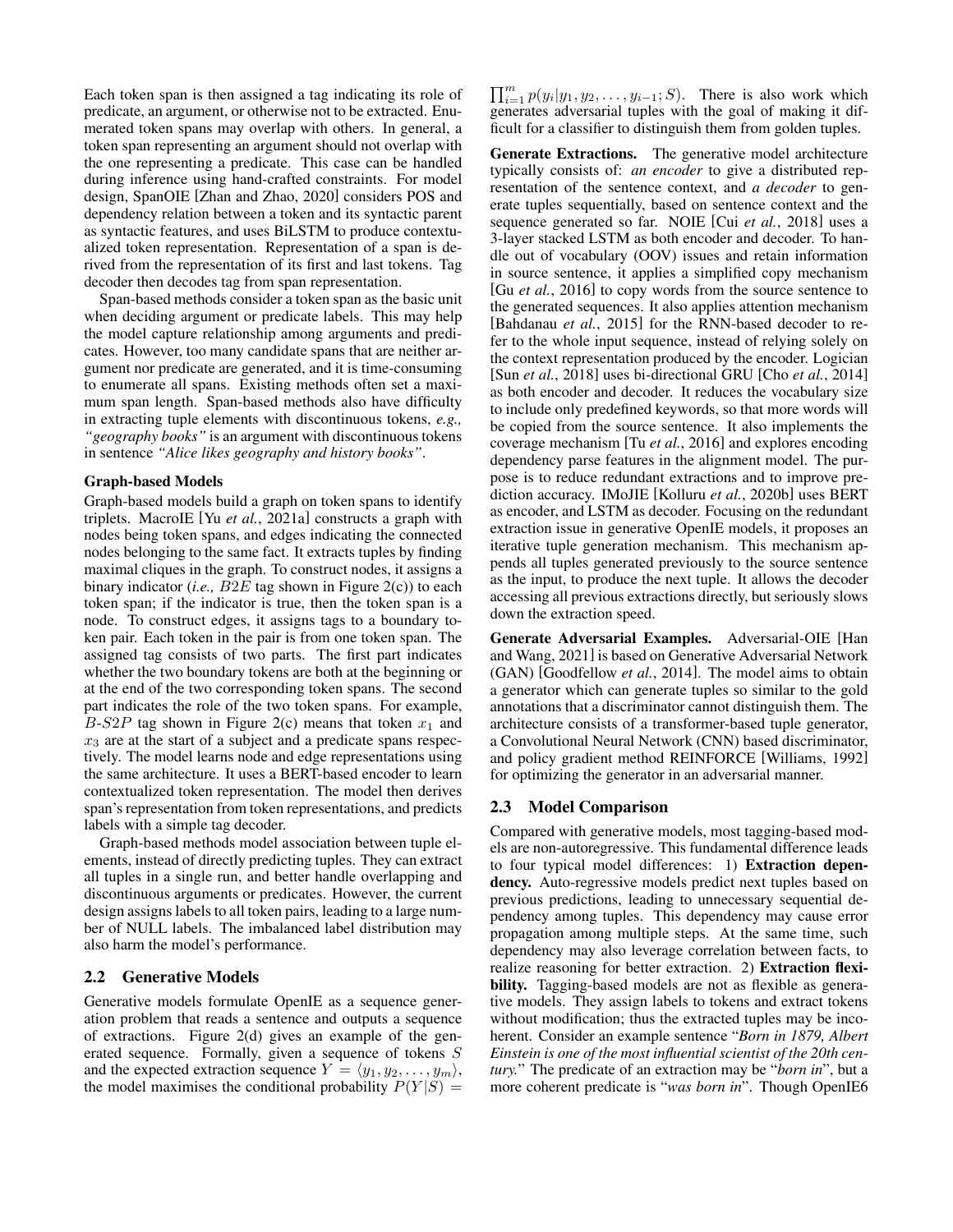<span id="page-3-0"></span>

|                                          | <b>OIE16</b> |                          | OIE16(S)                 |                          | CaRB(OIE16) |                          | $CaRB(1-1)$ |                          | CaRB |                          |
|------------------------------------------|--------------|--------------------------|--------------------------|--------------------------|-------------|--------------------------|-------------|--------------------------|------|--------------------------|
| <b>OpenIE</b> System                     | F1           | <b>AUC</b>               | F1                       | <b>AUC</b>               | F1          | <b>AUC</b>               | F1          | <b>AUC</b>               | F1   | <b>AUC</b>               |
| <b>Rule-based</b>                        |              |                          |                          |                          |             |                          |             |                          |      |                          |
| ClausIE [Del Corro and Gemulla, 2013]    | 59           | 38                       |                          | $\overline{\phantom{0}}$ | 61.0        | 38.0                     | 40.2        | 17.7                     | 45.0 | 22.0                     |
| OpenIE4 [Mausam, 2016]                   | 60           | 42                       |                          | $\overline{\phantom{a}}$ | 54.3        | 37.1                     | 40.5        | 20.1                     | 51.6 | 29.5                     |
| <b>Tagging-based</b>                     |              |                          |                          |                          |             |                          |             |                          |      |                          |
| RnnOIE [Stanovsky et al., 2018]          | 62           | $\frac{48}{5}$           | 20.4                     | 5.0                      | 56.0        | 32.0                     | 39.3        | 18.3                     | 49.0 | 26.1                     |
| SenseOIE [Roy et al., 2019]              |              |                          |                          | $\overline{\phantom{0}}$ | 31.1        | $\blacksquare$           | 23.9        | $\overline{\phantom{a}}$ | 28.2 | $\overline{\phantom{a}}$ |
| SpanOIE [Zhan and Zhao, 2020]            | 69.4         | 49.1                     | $\overline{\phantom{a}}$ | $\overline{\phantom{0}}$ | 54.0        | $\overline{\phantom{a}}$ | 37.9        | $\overline{\phantom{0}}$ | 48.5 | $\overline{\phantom{0}}$ |
| Multi <sup>2</sup> OIE [Ro et al., 2020] |              |                          |                          | $\overline{\phantom{0}}$ |             | $\overline{\phantom{a}}$ |             | $\overline{\phantom{0}}$ | 52.3 | 32.6                     |
| OpenIE6 [Kolluru et al., 2020a]          |              |                          |                          | $\blacksquare$           | 65.6        | 48.4                     | 41.0        | 22.9                     | 52.7 | 33.7                     |
| MacroIE [Yu et al., 2021a]               |              | $\overline{\phantom{a}}$ |                          | $\overline{\phantom{0}}$ |             | $\overline{\phantom{0}}$ | 43.5        | 25.0                     | 54.8 | 36.3                     |
| <b>Generative</b>                        |              |                          |                          |                          |             |                          |             |                          |      |                          |
| NOIE [Cui et al., 2018]                  |              | 47.3                     |                          | $\overline{\phantom{0}}$ | 53.5        | 37.0                     | 38.3        | 19.8                     | 51.1 | 32.8                     |
| IMoJIE [Kolluru et al., 2020b]           |              | $\overline{\phantom{a}}$ |                          | $\overline{\phantom{a}}$ | 56.8        | 39.6                     | 41.2        | 22.2                     | 53.3 | 33.3                     |
| <b>Calibrating RnnOIE Model</b>          |              |                          |                          |                          |             |                          |             |                          |      |                          |
| [Jiang <i>et al.</i> , 2019]             |              | $\overline{\phantom{a}}$ | 31.5                     | 12.5                     |             |                          |             |                          |      |                          |
| [Tang <i>et al.</i> , 2020]              |              |                          | 32.2                     | 15.9                     |             |                          |             |                          |      |                          |

Table 1: The performance of neural OpenIE systems on two popular benchmarks OIE2016 and CaRB, each with multiple partial matching strategies. The best results under each evaluation setting (based on the available scores) are in boldface, and the second best are underlined. The results missing in the literature are marked as "-". Since Logician is only evaluated on a Chinese benchmark, and Adversarial-OIE only gives precision-recall curve without AUC score on OIE2016, these two systems are not listed here. For comprehensiveness, we also include scores of two popular rule-based systems *i.e.,* ClausIE and OpenIE4.

partially solves this problem by introducing supplementary words such as *"is"*, *"of"* and *"for"*, the cases such as predicate needs adjustment according to syntactic rules remain unsolved. 3) Extraction faithfulness. On the other hand, the flexibility of generative models also brings in the risk of unfaithful extraction: meaningless facts that are not expressed in the original text may be generated. 4) Extraction speed: Autoregressive models output results step by step. Being nonautoregressive, tagging-based methods can output results simultaneously by taking advantage of GPU parallelism. For example, the inference speed of the SOTA tagging model MacroIE [Yu *et al.*[, 2021a\]](#page-7-13) is about 35 times faster than generative model model IMoJIE [\[Kolluru](#page-6-6) *et al.*, 2020b].

# 2.4 Calibrating Neural OpenIE Models

Some work focuses on calibrating parameters of existing neural models to improve extraction quality. [Jiang *et al.*[, 2019\]](#page-6-7) adds a new optimization goal to a tagging based model. The basic idea is to normalize confidence scores of the extractions, so that they are comparable across sentences. The optimization goal minimizes the binary classification loss which distinguishes correct extractions from wrong ones across different sentences. In addition, the authors also propose an iterative learning mechanism which incrementally includes extractions that participate in the computation of binary classification loss. This mechanism calibrates model parameters, and improves training examples for binary classification at the same time, leading to improved performance. [\[Tang](#page-7-8) *et al.*[, 2020\]](#page-7-8) proposes a syntactic and semantic-driven reinforcement learning method to enhance supervised OpenIE models (*e.g.,* RnnOIE). It also improves the confidence score by incorporating an extra semantic consistency score.

# 3 Performance Evaluation

In OpenIE, the input sentence is not restricted to any domain, and the extraction process does not rely on any predefined ontology schema. Hence, it becomes a challenge to derive a unified standard to judge the quality of extractions.

Since neural-based solutions are evaluated on benchmark datasets [\[Stanovsky and Dagan, 2016;](#page-7-3) [Bhardwaj](#page-6-3) *et al.*, 2019], we first introduce their annotation standards. Common annotation standards include completeness, correctness, and minimality. Completeness requires an OpenIE system to extract all information in a sentence. Correctness requires the extracted tuples to be implied from the sentence, and to have meaningful interpretation. Minimality requires the elements of a tuple to be indivisible units. Consider an example sentence *"Jeff Bezos founded Amazon and Blue Origin". "Amazon and Blue Origin"* should be two arguments *"Amazon"* and *"Blue Origin"*, *i.e.,* two extractions are formed.

# 3.1 Evaluation Setting

OpenIE systems are typically evaluated by comparing the extractions with the gold set. Commonly used measures are F1 and PR-AUC scores. Table [1](#page-3-0) lists the results collected from literature on two English benchmarks: OIE2016 [\[Stanovsky](#page-7-3) [and Dagan, 2016\]](#page-7-3) and CaRB [\[Bhardwaj](#page-6-3) *et al.*, 2019].

OIE2016 is the first large-scale OpenIE benchmark. It is created by automatic conversion from QA-SRL [He *[et al.](#page-6-17)*, [2015\]](#page-6-17), a semantic role labeling dataset. The sentences are from news (*e.g.,* WSJ) and encyclopedia (*e.g.,* WIKI) domains. Since there are no restrictions on the elements of OpenIE extractions, partial-matching criteria instead of exactmatching is typically used. Hence, the evaluation script can tolerate the extractions that are slightly different from the gold annotation. OIE2016 proposes to follow the matching criteria introduced in [He *et al.*[, 2015\]](#page-6-17), and considers two tuples a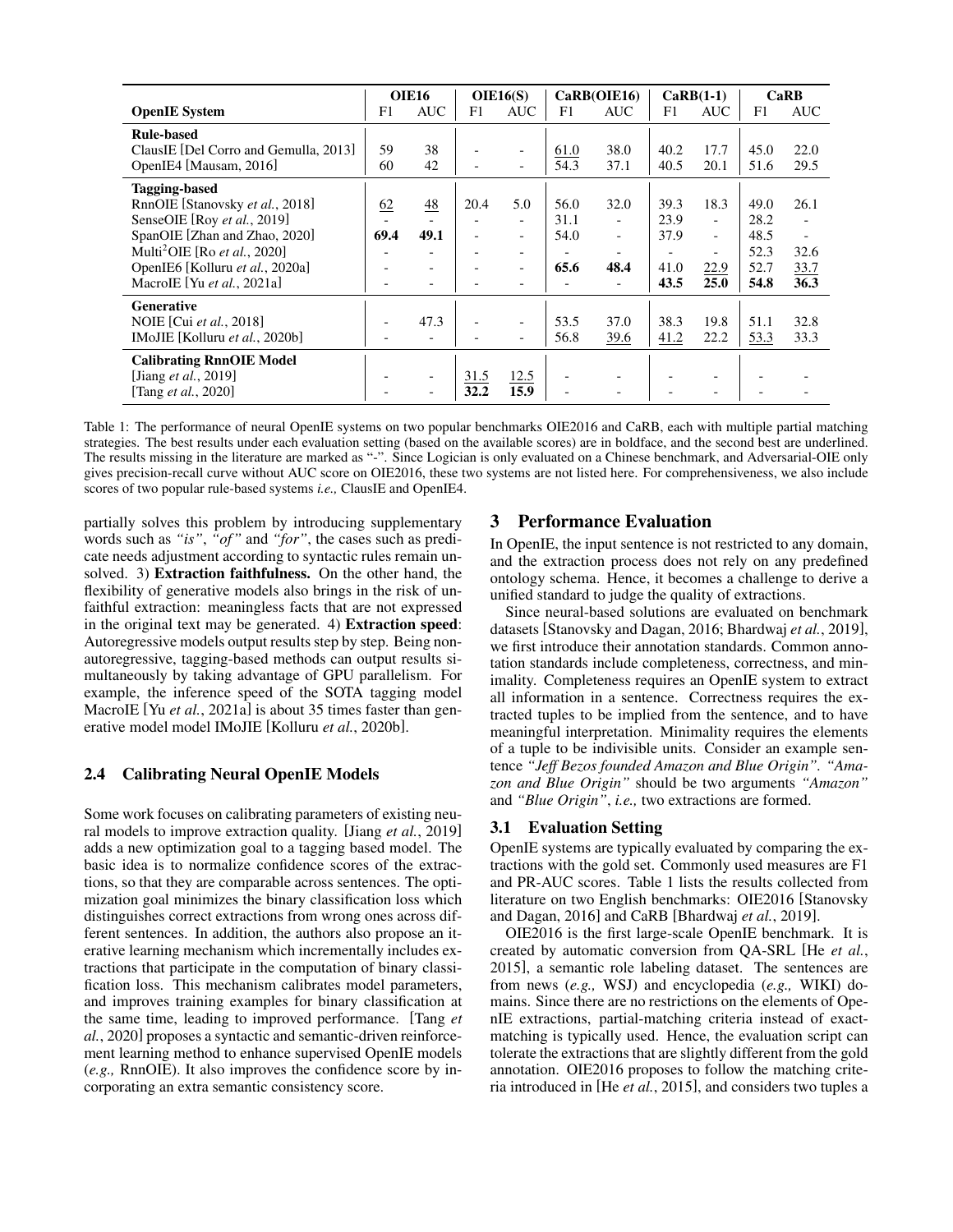match if both share the same grammatical head of all of the elements. However, [Jiang *et al.*[, 2019\]](#page-6-7) noted that the evaluation metric implemented in the public code of OIE2016 uses a more lenient lexical overlap instead. [Jiang *et al.*[, 2019\]](#page-6-7) and [Tang *et al.*[, 2020\]](#page-7-8) follow syntactic-head matching metric and report much lower scores than those in the OIE2016 original paper. In Table [1,](#page-3-0) columns "OIE16" and "OIE16(S)" list the results of using OIE2016 data evaluated by lexical-match and syntactic-head matching criteria respectively.

CaRB [\[Bhardwaj](#page-6-3) *et al.*, 2019] is developed by reannotating the dev and test splits of OIE2016 via crowdsourcing. Besides improving annotation quality, CaRB also provides a new matching scorer. CaRB scorer uses token level match and it matches relation with relation, arguments with arguments. The authors also design an extractiongold pair match table which records the similarity scores of extraction-gold pairs for a sentence. During precision computation, each extraction is matched exclusively to one gold tuple. The extraction having the highest matching score with a gold tuple form the first exclusive match. Then the matched gold tuple is removed from the subsequent matching. The next extraction having the highest matching score with one of the remaining gold tuples forms the next exclusive match. The same matching process applies to all of the remaining extractions. Precision is the average matching scores of all extraction matches. During recall computation, CaRB scorer allows one extraction being matched by multiple gold tuples, to avoid penalizing an extraction which covers the information conveyed in multiple gold tuples. [\[Kolluru](#page-6-5) *et al.*, 2020a; Yu *et al.*[, 2021a\]](#page-7-13) also conduct experiments with other matching criteria, such as OIE2016 which is introduced earlier. They also experiment one-to-one match, which is to replace multi-to-one mapping during recall computation with one-toone mapping. In Table [1,](#page-3-0) the columns "CaRB(OIE2016)", "CaRB(1-1)" and "CaRB" list the results of using CaRB data evaluated by lexical-match, one-to-one, and the original CaRB matching criteria, respectively.

# 3.2 Discussion

Bootstrapping of training data. Training deep neural models typically requires large volume of annotated data. To obtain sufficient "annotated data", most neural-based OpenIE systems bootstrap training data by using existing systems (*e.g.,* rule-based systems). For example, NOIE [Cui *[et al.](#page-6-4)*, [2018\]](#page-6-4) bootstraps training set by applying OpenIE4 [\[Mausam,](#page-7-2) [2016\]](#page-7-2) to a Wikipedia dump. Some work explores mixing training samples that are produced by multiple OpenIE systems to increase sample diversity. SenseOIE [Roy *[et al.](#page-7-10)*, [2019\]](#page-7-10) combines extractions from three OpenIE systems including Stanford OIE [\[Angeli](#page-6-18) *et al.*, 2015], OpenIE5 [\[Saha](#page-7-17) [and Mausam, 2018\]](#page-7-17) and UKG. IMoJIE [\[Kolluru](#page-6-6) *et al.*, 2020b] further improves the mixture quality by introducing a scoreand-filter framework to denoise the extractions from multiple systems. IMoJIE reports a small increase of F1 score when compared to training using the best performing single source data. Likely, using more data sources or more advanced data argumentation techniques may further improve neural OpenIE performance. On the other hand, as the annotations are from existing systems, quality of the pseudo labels puts a limit to neural OpenIE models.

Common errors of neural OpenIE extractions. Neural OpenIE systems suffer from same common errors found in traditional systems [\[Schneider](#page-7-18) *et al.*, 2017]. Besides, the limitation of neural methods also magnifies some issues. As discussed in [\[Kolluru](#page-6-6) *et al.*, 2020b], generative models (*e.g.,* NOIE) suffer from redundant extractions. Due to cascading error, it is also difficult for generative models to extract all tuples when a sentence contains many gold tuples. Extractions produced by tagging-based methods are more likely to lack auxiliary words and implied propositions. Such extractions are marked partially correct in evaluation.

Which model performs the best? We first compare results of tagging-based and generative neural OpenIE systems in Table [1.](#page-3-0) SpanOIE performs significantly better than RnnOIE on OIE16 benchmark. However, it performs slightly worse than RnnOIE on CaRB benchmark, even using the same partial-matching scorer as OIE16. This means how gold annotation is derived greatly affect the results. Without high quality benchmarks for OpenIE, it is inconclusive to state which model performs the best in general. We expect the OpenIE community to produce more benchmarks across more domains (besides news and encyclopedia), under unified annotation standard. Another question is whether neural OpenIE systems always give higher quality extractions. On OIE2016 benchmark, neural-based OpenIE systems achieve better F1 and AUC score than rule-based systems. However, on CaRB, rule-based OpenIE4 outperforms many neural-based OpenIE systems. Though recent neural OpenIE systems (*e.g.,* IMoJIE, OpenIE6, and MacroIE) perform better than rule-based ones on CaRB, the improvement is not significant. To the best of our knowledge, there is no study systematically comparing neural and rule-based OpenIE systems. Note that, accuracy of current neural OpenIE systems may be limited by the low quality training data bootstrapped from rule-based systems.

# 4 Challenges and Future Directions

OpenIE is a challenging problem due to the free form of extractions. Neural OpenIE systems learn high-level features automatically from training data. This new paradigm imposes new challenges and also opens up new research opportunities. In this section, we discuss the open issues in OpenIE and set up the directions for future research.

# 4.1 Challenges

Evaluation. Determining annotation specifications is difficult for OpenIE. Compared to closed IE which relies on predefined ontology schema in predictable domains, OpenIE imposes very few restrictions on their extractions. Thus different annotators may expect different facts to be extracted. Due to various language phenomena in open domain, it is difficult to design a detailed and comprehensive annotation manual. Conceptually, as long as the extracted facts are comprehensible and semantically consistent with the source text, they are considered valid extractions. Though recent OpenIE benchmarks provide annotation guidelines of completeness,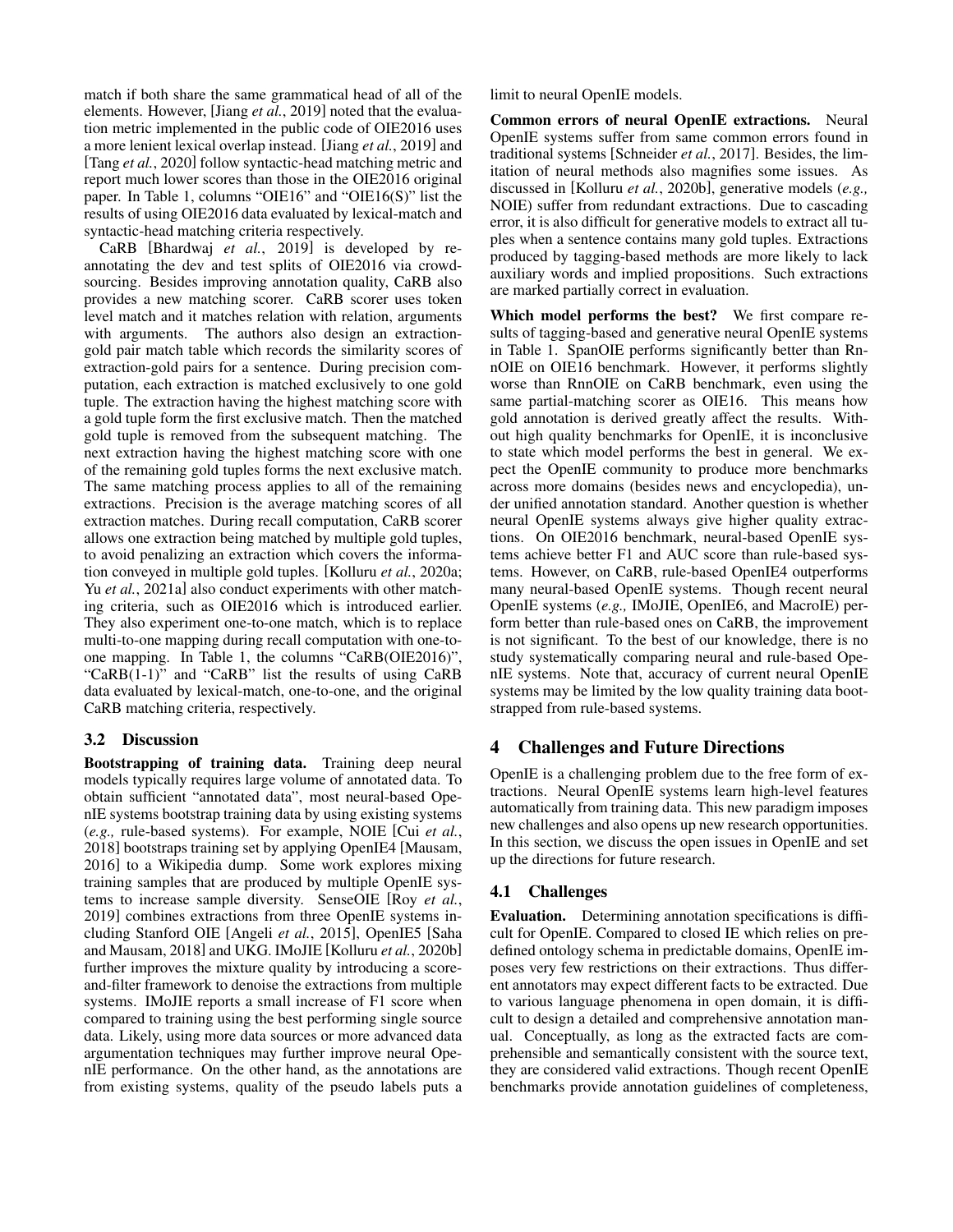correctness, and minimality, more detailed specifications are much expected [Léchelle *et al.*, 2019].

Definition. OpenIE is defined for open domain information extraction. However, most existing studies evaluate their solutions on news, encyclopedia, or web pages. [Groth](#page-6-20) *et [al.](#page-6-20)* [2018](#page-6-20) compare performance of traditional OpenIE systems on science, medical and general audience corpus. They find that systems perform much worse on science or medical corpus. Performance of neural OpenIE systems in domains other than news or encyclopedia is unknown, due to the lack of such benchmarks. It is also unknown how OpenIE systems perform on informal user-generated contents like tweets. Hence benchmarks covering more domains are necessary. It is also questionable whether an ominous OpenIE system that performs well on corpus in any domain is achievable. Word and grammatical patterns may vary largely in different domains.

Application. Compared to closed IE, the extractions from OpenIE are more difficult to use. There is possibility of multiple predicates referring to the same semantic relation, or arguments referring to the same entity. For example, we consider two extractions (*Einstein*; *was born in*; *Ulm*), (*Ulm*; *is the birthplace of* ; *Einstein*). These tuples are extracted from two sentences which give the same fact. If an ontology schema is given, we may obtain a unified relation, *e.g.,* (*Einstein*; *schema:birthplace*; *Ulm*). Moreover, recent OpenIE benchmarks (*e.g.,* CaRB) tend to keep as much relevant information as possible in gold tuples. Neural OpenIE systems optimized for these benchmarks likely output tuples with long arguments. To remedy, recent work [Wu *[et al.](#page-7-19)*, [2018\]](#page-7-19) [\[Vashishth](#page-7-20) *et al.*, 2018] [Pal *et al.*[, 2020\]](#page-7-21) proposes to canonicalize the extracted relation tuples through clustering. [\[Gashteovski](#page-6-21) *et al.*, 2020] explores aligning OpenIE tuples to reference knowledge bases. However, such complex remedial measures have not been fully studied. New training data, new models and new evaluation are needed, which is exactly a "whack-a-mole" situation.

# 4.2 Future Directions

More open. Most existing neural OpenIE solutions follow the traditional settings that extract binary or  $n$ -ary tuples at sentence-level from English texts. Recently, some work explores new extraction sources either to extend the system's capability or to improve the extraction quality. New sources can be document-level texts, multilingual corpus, or multimodal data. 1) Beyond sentence: DocOIE [\[Dong](#page-6-22) *et al.*, [2021\]](#page-6-22) explores using document-level context to solve syntactic ambiguities when extracting facts at sentence-level. To facilitate further research on this topic, the authors contribute an OpenIE dataset with document-level context. Unlike the document-level relation extraction task [Yao *[et al.](#page-7-22)*, [2019\]](#page-7-22), document-level OpenIE does not consider extracting the facts that must be inferred from more than one sentences (*e.g.,* cross-sentence co-reference). New directions may consider extracting the facts that are inferred from multiple sentences; 2) Beyond English: Existing neural OpenIE systems mainly focus on English corpus. The lack of multilingual OpenIE benchmarks makes it difficult to evaluate a multilingual OpenIE system's performance. To overcome this issue, a recent work [Ro *et al.*[, 2020\]](#page-7-11) attempts to use machine translation tools to create multi-language corpus, from existing English benchmarks. However, the performance of back translation is difficult to guarantee, which may lead to biased evaluation. We expect high-quality human annotated benchmark to trigger more research on multilingual OpenIE. 3) Beyond text: Supporting extracting information from semistructured or multi-modal data extends the capability of any extraction system including OpenIE. Openceres [\[Lockard](#page-7-23) *et al.*[, 2019\]](#page-7-23) defines an OpenIE task on semi-structured websites. It utilizes the structure information to determine predicate and argument in table-like sources, though the method is not neural-based. It is also common that many web documents include images to clarify some concepts. Image itself may also contain relations. We expect future OpenIE research to explore structure and layout information in semi-structured documents, and multi-modal data.

More focused. Classic OpenIE definition requires extracting all facts from the source text. However, in many scenarios, we are only interested in the facts that are related to certain topics/entities. The latter can be predefined. For example, in the task of question answering, we focus more on the facts that are related to the entities mentioned in questions, rather than all facts found in the context. Yu *[et al.](#page-7-24)* [2021b](#page-7-24) propose the concept of semi-open information extraction which restricts the subject of extractions to some entities. This definition allows OpenIE systems to focus on the facts that are directly related to predefined entities of interests. Some other work introduces more restrictions on the extraction scope and application scenarios. Assertion-based question answering (ABQA) [Yan *et al.*[, 2018\]](#page-7-25) and NeurON [\[Bhutani](#page-6-23) *et al.*, 2019] extract facts from Question and Answering (QA) datasets. Here, the facts are restricted to those that answer a question. For the choices of application scenarios, ABQA targets passage-level QA data while NeurON targets conversational QA data. We expect that future work may evaluate the relatedness of extractions according to configured application scenarios, and keep those which are relevant to the application. As the result, the extractions are more focused and readily usable for downstream tasks.

More unified. OpenIE can be viewed as the most general IE task, because it includes almost all IE capabilities, such as entity recognition, relation understanding, element matching, and so on. However, we regret to see that the IE community has not made full use of OpenIE to build a bridge between IE tasks, for a unified super IE model. In our vision, OpenIE will become a basic pre-training objective for universal IE, leveraging its openness and generality to help a model understands what entities, relations, and facts are.

# 5 Conclusion

This survey aims to review recent progress in neural OpenIE solutions. To the best of our knowledge, we are the first to offer a comprehensive review of the neural OpenIE solutions. We divide the neural OpenIE models into two categories: tagging-based and generative models, based on their task formulation. After presenting and comparing solutions in the two categories, we brief work on calibrating neural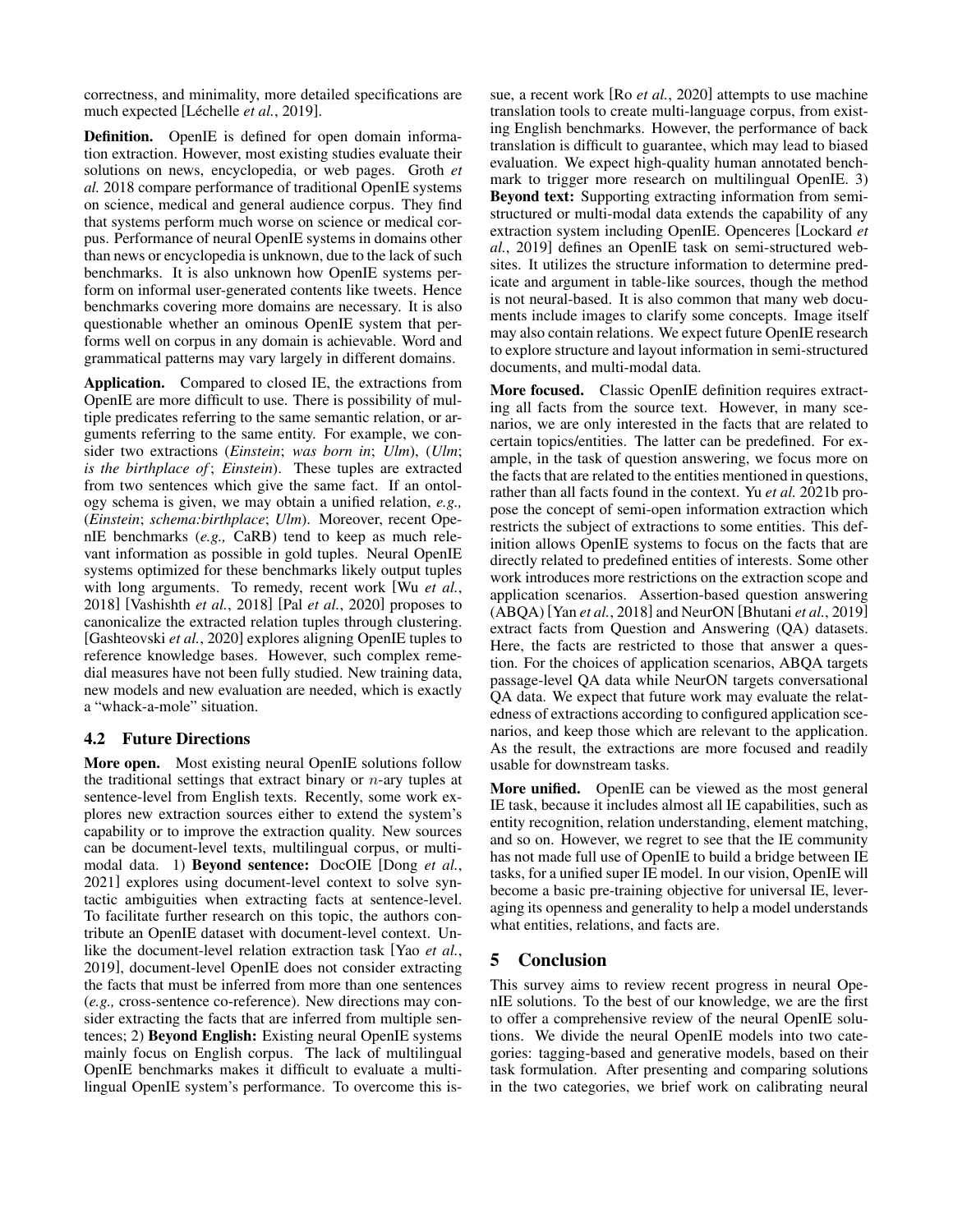OpenIE models. In addition, we discuss the challenges of neural OpenIE solutions and outline the future directions. We hope this survey can help new researchers build a comprehensive understanding of the existing neural OpenIE solutions, and inspire new development in this field.

### Acknowledgments

This research is supported by Alibaba Group through Alibaba Innovative Research (AIR) Program and Alibaba-NTU Singapore Joint Research Institute (JRI), and Nanyang Technological University, Singapore.

### References

- <span id="page-6-18"></span>[Angeli *et al.*, 2015] Gabor Angeli, Melvin Jose Johnson Premkumar, and Christopher D. Manning. Leveraging linguistic structure for open domain information extraction. In *ACL*, pages 344–354, 2015.
- <span id="page-6-12"></span>[Bahdanau *et al.*, 2015] Dzmitry Bahdanau, Kyunghyun Cho, and Yoshua Bengio. Neural machine translation by jointly learning to align and translate. In *ICLR*, 2015.
- <span id="page-6-0"></span>[Berant *et al.*, 2011] Jonathan Berant, Ido Dagan, and Jacob Goldberger. Global learning of typed entailment rules. In *ACL*, pages 610–619, 2011.
- <span id="page-6-3"></span>[Bhardwaj *et al.*, 2019] Sangnie Bhardwaj, Samarth Aggarwal, and Mausam Mausam. CaRB: A crowdsourced benchmark for open IE. In *EMNLP-IJCNLP*, pages 6262– 6267, 2019.
- <span id="page-6-23"></span>[Bhutani *et al.*, 2019] Nikita Bhutani, Yoshihiko Suhara, Wang-Chiew Tan, Alon Halevy, and H. V. Jagadish. Open information extraction from question-answer pairs. In *NAACL*, pages 2294–2305, 2019.
- <span id="page-6-13"></span>[Cho *et al.*, 2014] Kyunghyun Cho, Bart van Merrienboer, Caglar Gulcehre, Dzmitry Bahdanau, Fethi Bougares, Holger Schwenk, and Yoshua Bengio. Learning phrase representations using RNN encoder–decoder for statistical machine translation. In *EMNLP*, pages 1724–1734, 2014.
- <span id="page-6-9"></span>[Claro *et al.*, 2019] Daniela Barreiro Claro, Marlo Souza, Clarissa Castellã Xavier, and Leandro Souza de Oliveira. Multilingual open information extraction: Challenges and opportunities. *Inf.*, 10(7):228, 2019.
- <span id="page-6-4"></span>[Cui *et al.*, 2018] Lei Cui, Furu Wei, and Ming Zhou. Neural open information extraction. In *ACL*, pages 407–413, 2018.
- <span id="page-6-16"></span>[Del Corro and Gemulla, 2013] Luciano Del Corro and Rainer Gemulla. Clausie: Clause-based open information extraction. In *WWW*, page 355–366, 2013.
- <span id="page-6-10"></span>[Devlin *et al.*, 2019] Jacob Devlin, Ming-Wei Chang, Kenton Lee, and Kristina Toutanova. BERT: Pre-training of deep bidirectional transformers for language understanding. In *NAACL*, pages 4171–4186, 2019.
- <span id="page-6-22"></span>[Dong *et al.*, 2021] Kuicai Dong, Yilin Zhao, Aixin Sun, Jung-Jae Kim, and Xiaoli Li. Docoie: A document-level context-aware dataset for openie. In *ACL/IJCNLP*, pages 2377–2389, 2021.
- <span id="page-6-1"></span>[Fader *et al.*, 2014] Anthony Fader, Luke Zettlemoyer, and Oren Etzioni. Open question answering over curated and extracted knowledge bases. In *KDD*, pages 1156–1165, 2014.
- <span id="page-6-2"></span>[Fu *et al.*, 2019] Cong Fu, Tong Chen, Meng Qu, Woojeong Jin, and Xiang Ren. Collaborative policy learning for open knowledge graph reasoning. In *EMNLP-IJCNLP*, pages 2672–2681, 2019.
- <span id="page-6-21"></span>[Gashteovski *et al.*, 2020] Kiril Gashteovski, Rainer Gemulla, Bhushan Kotnis, Sven Hertling, and Christian Meilicke. On aligning OpenIE extractions with knowledge bases: A case study. In *Proceedings of the First Workshop on Evaluation and Comparison of NLP Systems*, pages 143–154, 2020.
- <span id="page-6-8"></span>[Glauber and Claro, 2018] Rafael Glauber and Daniela Barreiro Claro. A systematic mapping study on open information extraction. *Expert Syst. Appl.*, 112:372–387, 2018.
- <span id="page-6-15"></span>[Goodfellow et al., 2014] Ian J. Goodfellow, Jean Pouget-Abadie, Mehdi Mirza, Bing Xu, David Warde-Farley, Sherjil Ozair, Aaron C. Courville, and Yoshua Bengio. Generative adversarial nets. In *NIPS*, pages 2672–2680, 2014.
- <span id="page-6-20"></span>[Groth *et al.*, 2018] Paul Groth, Michael Lauruhn, Antony Scerri, and Ron Daniel Jr. Open information extraction on scientific text: An evaluation. In *COLING*, pages 3414– 3423, 2018.
- <span id="page-6-11"></span>[Gu *et al.*, 2016] Jiatao Gu, Zhengdong Lu, Hang Li, and Victor O.K. Li. Incorporating copying mechanism in sequence-to-sequence learning. In *ACL*, pages 1631–1640, 2016.
- <span id="page-6-14"></span>[Han and Wang, 2021] Jiabao Han and Hongzhi Wang. Generative adversarial networks for open information extraction. *Advances in Computational Intelligence*, 1(4):6, 2021.
- <span id="page-6-17"></span>[He *et al.*, 2015] Luheng He, Mike Lewis, and Luke Zettlemoyer. Question-answer driven semantic role labeling: Using natural language to annotate natural language. In *EMNLP*, pages 643–653, 2015.
- <span id="page-6-7"></span>[Jiang *et al.*, 2019] Zhengbao Jiang, Pengcheng Yin, and Graham Neubig. Improving open information extraction via iterative rank-aware learning. In *ACL*, pages 5295– 5300, 2019.
- <span id="page-6-5"></span>[Kolluru *et al.*, 2020a] Keshav Kolluru, Vaibhav Adlakha, Samarth Aggarwal, Mausam, and Soumen Chakrabarti. OpenIE6: Iterative Grid Labeling and Coordination Analysis for Open Information Extraction. In *EMNLP*, pages 3748–3761, 2020.
- <span id="page-6-6"></span>[Kolluru *et al.*, 2020b] Keshav Kolluru, Samarth Aggarwal, Vipul Rathore, Mausam, and Soumen Chakrabarti. IMo-JIE: Iterative memory-based joint open information extraction. In *ACL*, pages 5871–5886, 2020.
- <span id="page-6-19"></span>[Léchelle et al., 2019] William Léchelle, Fabrizio Gotti, and Philippe Langlais. Wire57 : A fine-grained benchmark for open information extraction. In *Proceedings of the 13th Linguistic Annotation Workshop*, pages 6–15, 2019.